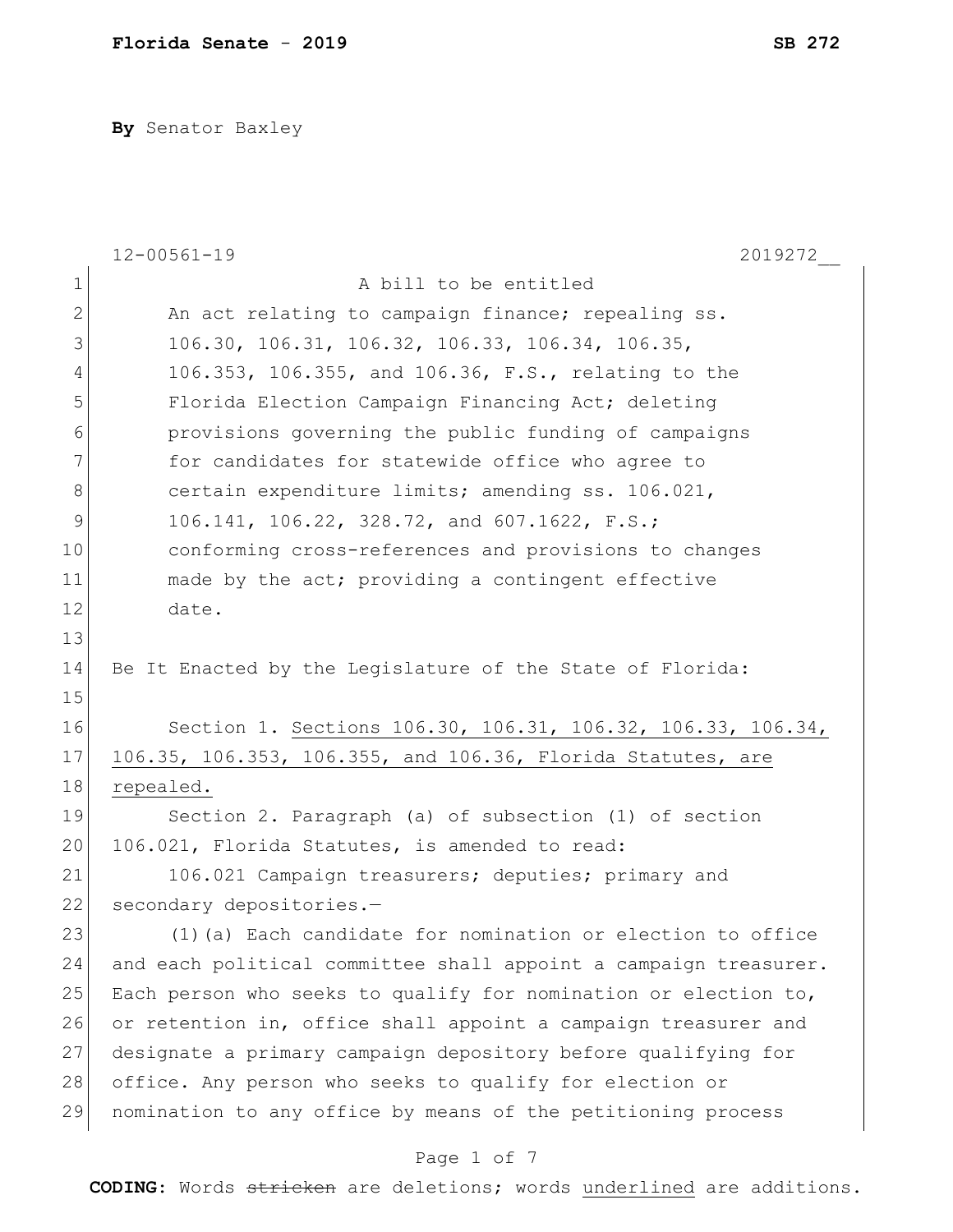12-00561-19 2019272\_\_ shall appoint a treasurer and designate a primary depository on or before the date he or she obtains the petitions. At the same time a candidate designates a campaign depository and appoints a treasurer, the candidate shall also designate the office for which he or she is a candidate. If the candidate is running for an office that will be grouped on the ballot with two or more similar offices to be filled at the same election, the candidate must indicate for which group or district office he or she is running. This subsection does not prohibit a candidate, at a later date, from changing the designation of the office for 40 which he or she is a candidate. However, if a candidate changes 41 the designated office for which he or she is a candidate, the candidate must notify all contributors in writing of the intent 43 to seek a different office and offer to return pro rata, upon their request, those contributions given in support of the original office sought. This notification shall be given within 15 days after the filing of the change of designation and shall include a standard form developed by the Division of Elections 48 for requesting the return of contributions. The notice requirement does not apply to any change in a numerical designation resulting solely from redistricting. If, within 30 days after being notified by the candidate of the intent to seek a different office, the contributor notifies the candidate in 53 writing that the contributor wishes his or her contribution to be returned, the candidate shall return the contribution, on a 55 pro rata basis, calculated as of the date the change of designation is filed. Up to a maximum of the contribution limits 57 specified in s. 106.08, a candidate who runs for an office other 58 than the office originally designated may use any contribution

### Page 2 of 7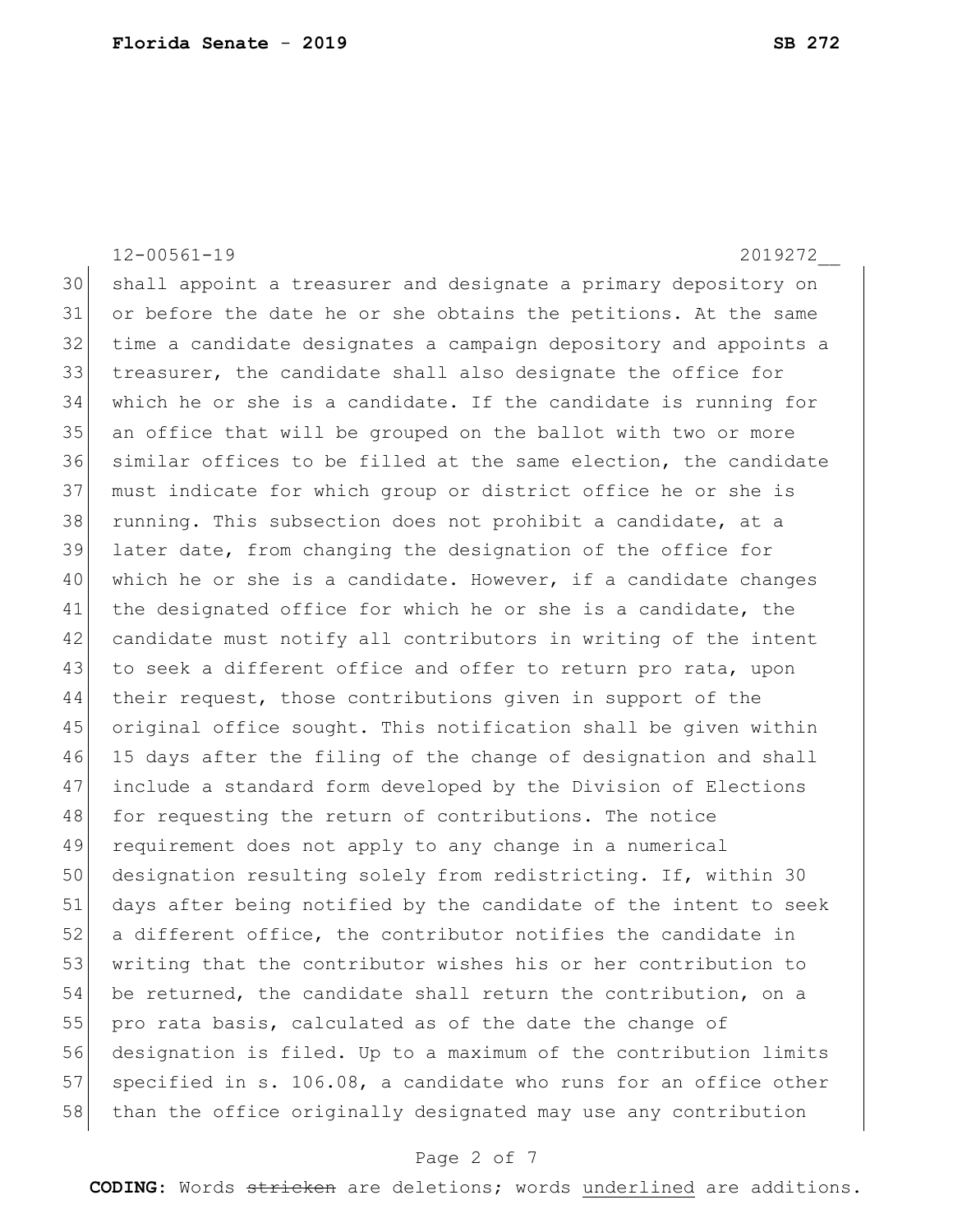12-00561-19 2019272\_\_ 59 that a donor does not request be returned within the 30-day 60 period for the newly designated office, provided the candidate 61 disposes of any amount exceeding the contribution limit pursuant 62 to the options in s. 106.11(5)(b) and (c) or s. 106.141(4)(a), 63 (b), or (d)  $s. 106.141(4)$   $(a)1., 2., or 4.; not with standing, the$ 64 full amount of the contribution for the original office shall 65 count toward the contribution limits specified in s. 106.08 for 66 the newly designated office. A person may not accept any 67 contribution or make any expenditure with a view to bringing 68 about his or her nomination, election, or retention in public 69 office, or authorize another to accept such contributions or 70 make such expenditure on the person's behalf, unless such person 71 has appointed a campaign treasurer and designated a primary 72 campaign depository. A candidate for an office voted upon 73 statewide may appoint not more than 15 deputy campaign 74 treasurers, and any other candidate or political committee may 75 appoint not more than 3 deputy campaign treasurers. The names 76 and addresses of the campaign treasurer and deputy campaign 77 treasurers so appointed shall be filed with the officer before 78 whom such candidate is required to qualify or with whom such 79 political committee is required to register pursuant to s. 80 106.03. 81 Section 3. Subsection (4) of section 106.141, Florida 82 Statutes, is amended to read:

83 106.141 Disposition of surplus funds by candidates.

84 (4)  $(a)$  Except as provided in paragraph (b), Any candidate 85 required to dispose of funds pursuant to this section shall, at 86 the option of the candidate, dispose of such funds by any of the 87 following means, or any combination thereof:

#### Page 3 of 7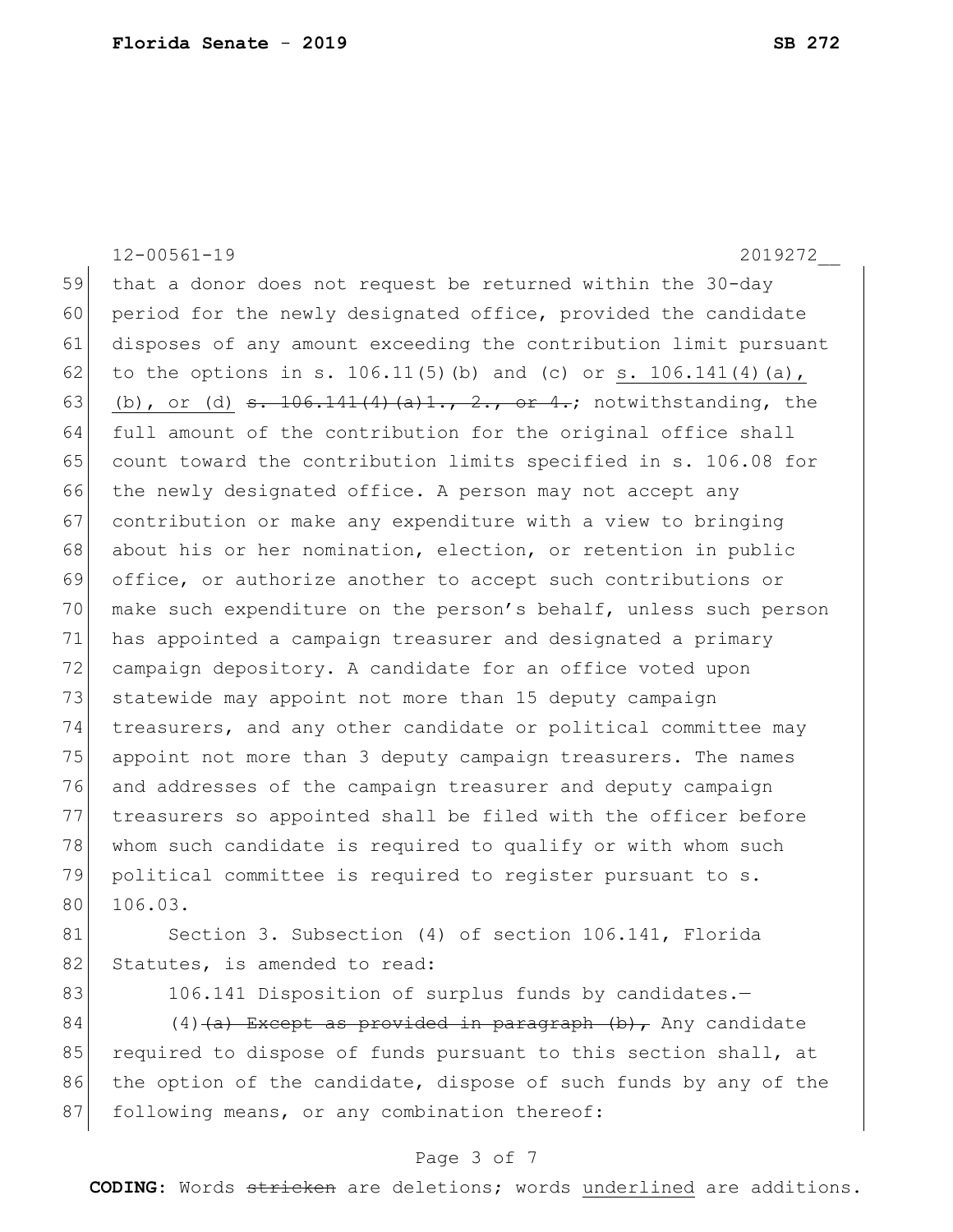|     | $12 - 00561 - 19$<br>2019272                                               |
|-----|----------------------------------------------------------------------------|
| 88  | (a) $\frac{1}{1}$ . Return pro rata to each contributor the funds that     |
| 89  | have not been spent or obligated.                                          |
| 90  | $(b)$ 2. Donate the funds that have not been spent or                      |
| 91  | obligated to a charitable organization or organizations that               |
| 92  | meet the qualifications of s. $501(c)$ (3) of the Internal Revenue         |
| 93  | Code.                                                                      |
| 94  | (c) $\frac{3}{2}$ . Give not more than \$25,000 of the funds that have not |
| 95  | been spent or obligated to the affiliated party committee or               |
| 96  | political party of which such candidate is a member.                       |
| 97  | (d) $4$ . Give the funds that have not been spent or obligated:            |
| 98  | 1.a. In the case of a candidate for state office, to the                   |
| 99  | state, to be deposited in either the Election Campaign Financing           |
| 100 | Trust Fund or the General Revenue Fund, as designated by the               |
| 101 | eandidate; or                                                              |
| 102 | 2.b. In the case of a candidate for an office of a                         |
| 103 | political subdivision, to such political subdivision, to be                |
| 104 | deposited in the general fund thereof.                                     |
| 105 | (b) Any candidate required to dispose of funds pursuant to                 |
| 106 | this section who has received contributions pursuant to the                |
| 107 | Florida Election Campaign Financing Act shall, after all                   |
| 108 | monetary commitments pursuant to s. 106.11(5)(b) and (c) have              |
| 109 | been met, return all surplus campaign funds to the General                 |
| 110 | Revenue Fund.                                                              |
| 111 | Section 4. Subsection (6) of section 106.22, Florida                       |
| 112 | Statutes, is amended to read:                                              |
| 113 | 106.22 Duties of the Division of Elections.-It is the duty                 |
| 114 | of the Division of Elections to:                                           |
| 115 | (6) Make, from time to time, audits and field                              |
| 116 | investigations with respect to reports and statements filed                |

## Page 4 of 7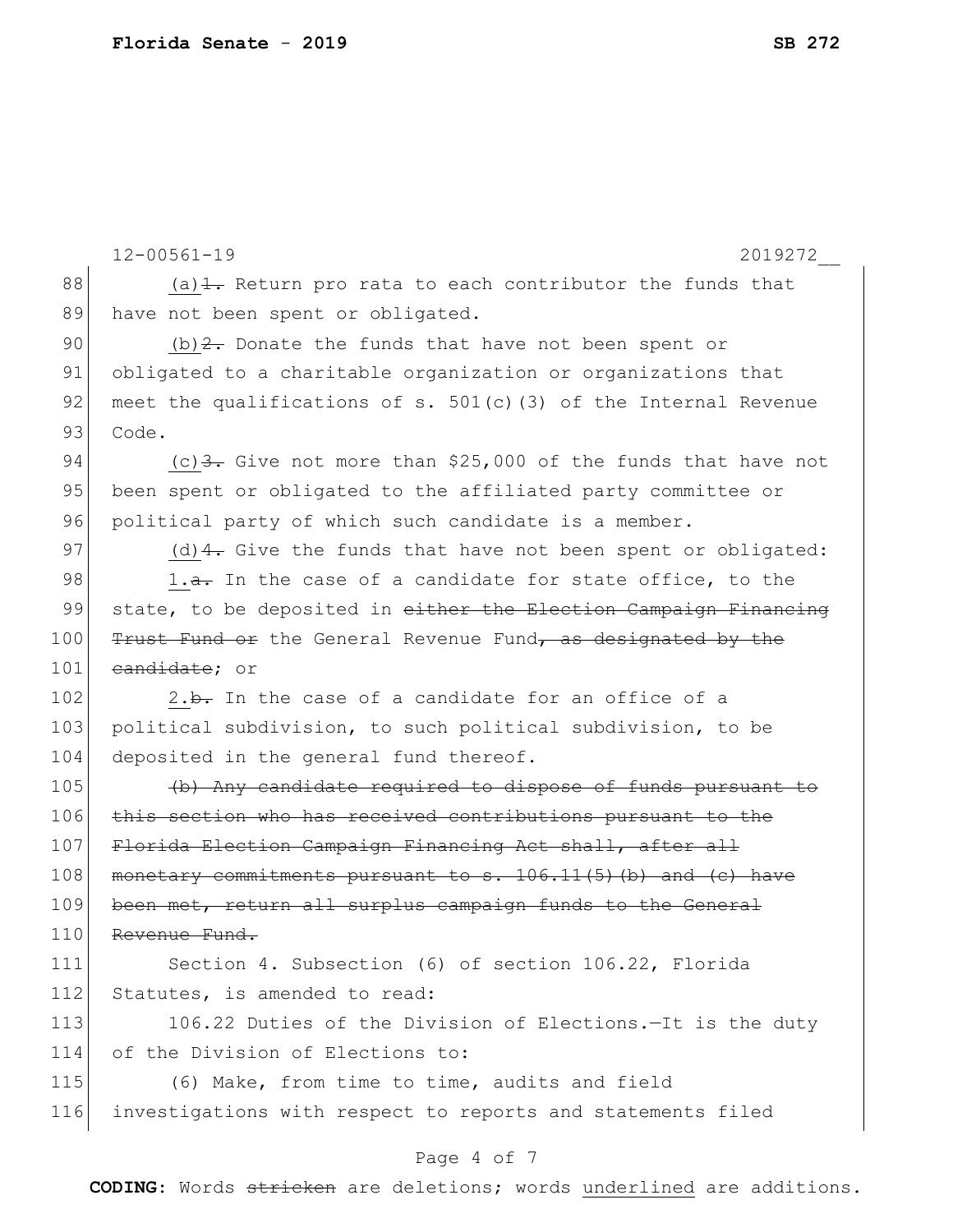|     | $12 - 00561 - 19$<br>2019272                                       |
|-----|--------------------------------------------------------------------|
| 117 | under the provisions of this chapter and with respect to alleged   |
| 118 | failures to file any report or statement required under the        |
| 119 | provisions of this chapter. The division shall conduct a           |
| 120 | postelection audit of the campaign accounts of all candidates      |
| 121 | receiving contributions from the Election Campaign Financing       |
| 122 | <del>Trust Fund.</del>                                             |
| 123 | Section 5. Subsection (11) of section 328.72, Florida              |
| 124 | Statutes, is amended to read:                                      |
| 125 | 328.72 Classification; registration; fees and charges;             |
| 126 | surcharge; disposition of fees; fines; marine turtle stickers.-    |
| 127 | (11) VOLUNTARY CONTRIBUTIONS. - The application form for boat      |
| 128 | registration shall include a provision to allow each applicant     |
| 129 | to indicate a desire to pay an additional voluntary contribution   |
| 130 | to the Save the Manatee Trust Fund to be used for the purposes     |
| 131 | specified in s. $379.2431(4)$ . This contribution shall be in      |
| 132 | addition to all other fees and charges. The amount of the          |
| 133 | request for a voluntary contribution solicited shall be \$2 or \$5 |
| 134 | per registrant. A registrant who provides a voluntary              |
| 135 | contribution of \$5 or more shall be given a sticker or emblem by  |
| 136 | the tax collector to display, which signifies support for the      |
| 137 | Save the Manatee Trust Fund. All voluntary contributions shall     |
| 138 | be deposited in the Save the Manatee Trust Fund and shall be       |
| 139 | used for the purposes specified in s. 379.2431(4). The form        |
| 140 | shall also include language permitting a voluntary contribution    |
| 141 | of \$5 per applicant, which contribution shall be transferred      |
| 142 | into the Election Campaign Financing Trust Fund. A statement       |
| 143 | providing an explanation of the purpose of the trust fund shall    |
| 144 | also be included.                                                  |
| 145 | Section 6. Subsection (1) of section 607.1622, Florida             |

## Page 5 of 7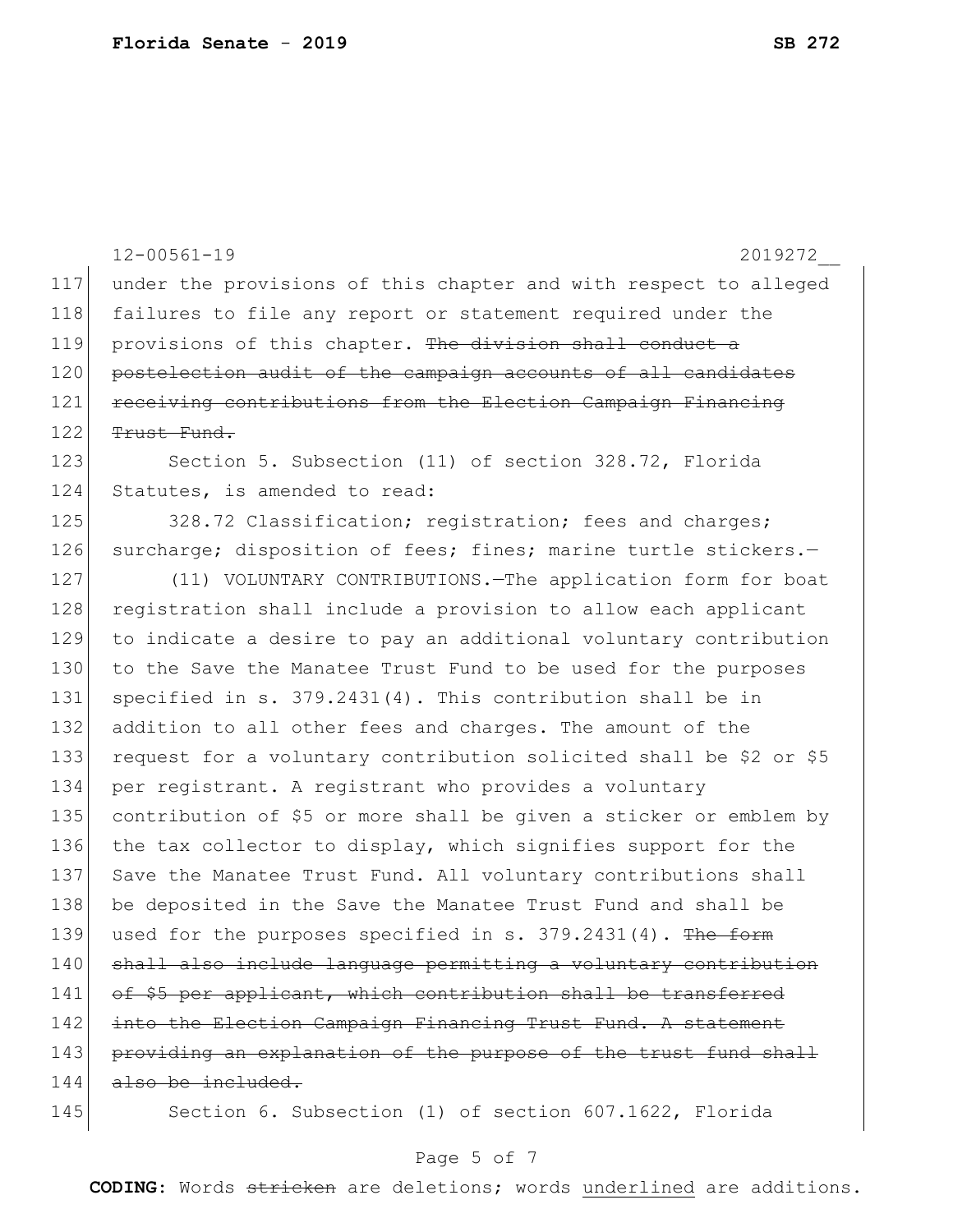12-00561-19 2019272\_\_ 146 Statutes, is amended to read: 147 607.1622 Annual report for Department of State.-148 (1) Each domestic corporation and each foreign corporation 149 authorized to transact business in this state shall deliver to 150 the Department of State for filing a sworn annual report on such 151 forms as the Department of State prescribes that sets forth: 152 (a) The name of the corporation and the state or country 153 under the law of which it is incorporated; 154 (b) The date of incorporation or, if a foreign corporation, 155 the date on which it was admitted to do business in this state; 156 (c) The address of its principal office and the mailing 157 address of the corporation; 158 (d) The corporation's federal employer identification 159 number, if any, or, if none, whether one has been applied for; 160 (e) The names and business street addresses of its 161 directors and principal officers; 162 (f) The street address of its registered office and the 163 name of its registered agent at that office in this state; and 164 **(g)** Language permitting a voluntary contribution of \$5 per 165 taxpayer, which contribution shall be transferred into the 166 Election Campaign Financing Trust Fund. A statement providing an 167 explanation of the purpose of the trust fund shall also be  $168$  included; and 169  $(q)$  (q)  $(h)$  Such additional information as may be necessary or 170 appropriate to enable the Department of State to carry out the 171 provisions of this act. 172 Section 7. This act shall take effect on the effective date 173 of SJR  $\prime$ , or a similar joint resolution having substantially 174 the same specific intent and purpose, if that joint resolution

#### Page 6 of 7